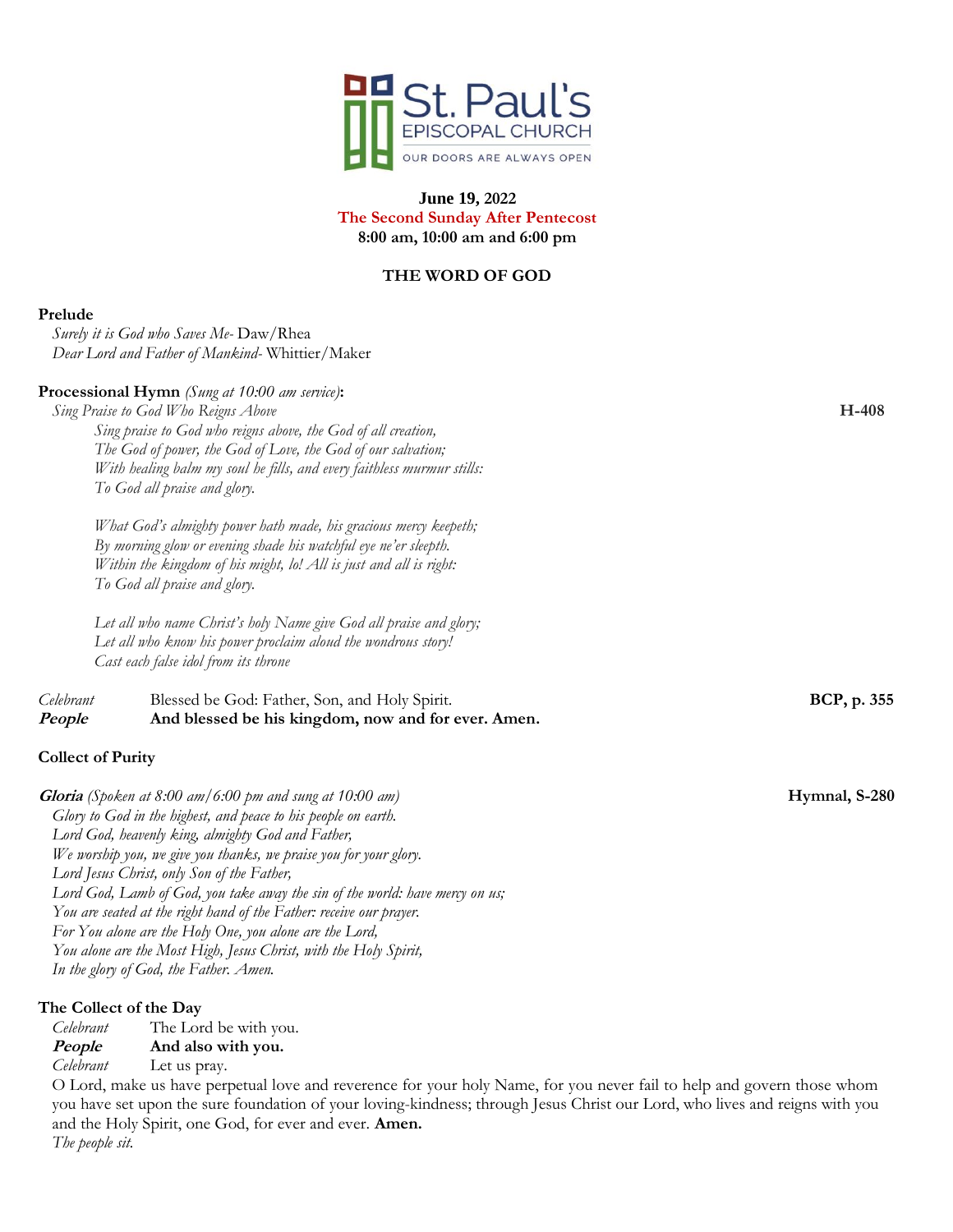#### **The First Lesson: Isaiah 65:1-9**

I was ready to be sought out by those who did not ask, to be found by those who did not seek me. I said, "Here I am, here I am," to a nation that did not call on my name. I held out my hands all day long to a rebellious people, who walk in a way that is not good, following their own devices; a people who provoke me to my face continually, sacrificing in gardens and offering incense on bricks; who sit inside tombs, and spend the night in secret places; who eat swine's flesh, with broth of abominable things in their vessels; who say, "Keep to yourself, do not come near me, for I am too holy for you." These are a smoke in my nostrils, a fire that burns all day long. See, it is written before me: I will not keep silent, but I will repay; I will indeed repay into their laps their iniquities and their ancestors' iniquities together, says the LORD; because they offered incense on the mountains and reviled me on the hills, I will measure into their laps full payment for their actions. Thus says the LORD: As the wine is found in the cluster, and they say, "Do not destroy it, for there is a blessing in it," so I will do for my servants' sake, and not destroy them all. I will bring forth descendants from Jacob, and from Judah inheritors of my mountains; my chosen shall inherit it, and my servants shall settle there.

*Reader* The Word of the Lord. **People Thanks be to God.**

## **Psalm 22:18-27** *(Spoken responsively by whole verse)* **BCP, p. 611**

18 Be not far away, O LORD; \*

you are my strength; hasten to help me.

- **19 Save me from the sword, \* my life from the power of the dog.**
- 20 Save me from the lion's mouth, \* my wretched body from the horns of wild bulls.
- **21 I will declare your Name to my brethren; \* in the midst of the congregation I will praise you.**
- 22 Praise the LORD, you that fear him; \* stand in awe of him, O offspring of Israel; all you of Jacob's line, give glory.
- **23 For he does not despise nor abhor the poor in their poverty; neither does he hide his face from them; \* but when they cry to him he hears them.**
- 24 My praise is of him in the great assembly; \* I will perform my vows in the presence of those who worship him.
- **25 The poor shall eat and be satisfied, and those who seek the LORD shall praise him: \* "May your heart live for ever!"**
- 26 All the ends of the earth shall remember and turn to the LORD,  $*$ and all the families of the nations shall bow before him.

#### **27 For kingship belongs to the LORD; \* he rules over the nations.**

### **The Second Lesson: Galatians 3:23-29**

Now before faith came, we were imprisoned and guarded under the law until faith would be revealed. Therefore the law was our disciplinarian until Christ came, so that we might be justified by faith. But now that faith has come, we are no longer subject to a disciplinarian, for in Christ Jesus you are all children of God through faith. As many of you as were baptized into Christ have clothed yourselves with Christ. There is no longer Jew or Greek, there is no longer slave or free, there is no longer male and female; for all of you are one in Christ Jesus. And if you belong to Christ, then you are Abraham's offspring, heirs according to the promise.

*Reader* The Word of the Lord. **People Thanks be to God.**

*(At the 10:00 am service, during the singing of the Gospel hymn, a wooden cross will be carried down the center aisle and the children are invited to follow and to go to Children's chapel- they will rejoin their family at the Peace)*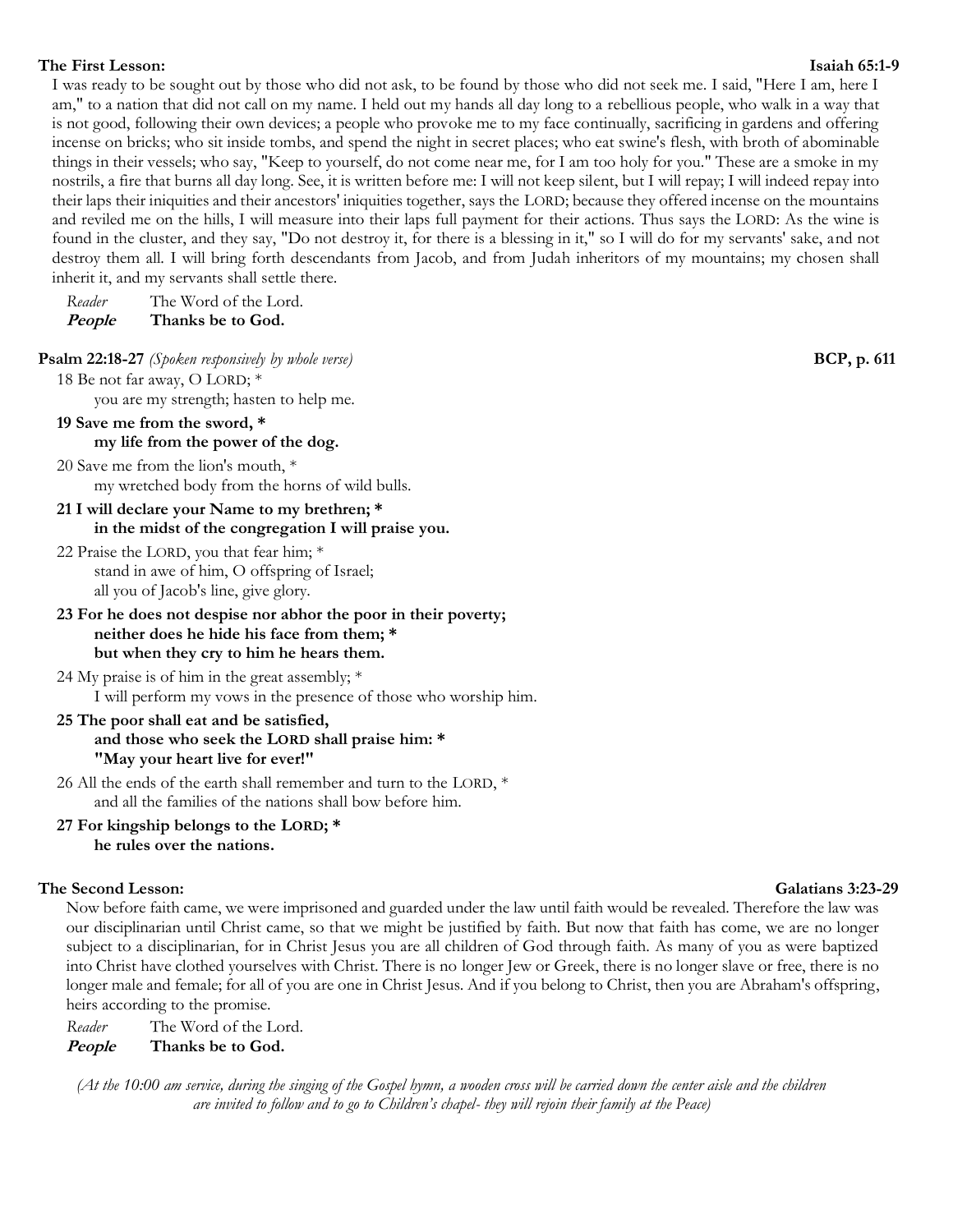**Gospel Hymn** *(Sung at 10:00 am service)***:** *In Christ There is No East or West* **H-529** *In Christ there is no East or West, in him no South or North, But one great fellowship of love throughout the whole wide earth.*

*Join hands, disciples of the faith, whate'er your race may be! Who served my Father as his child is surely kin to me.*

*In Christ now meet both East and West, in him meet South and North, All Christly souls are one in him, throughout the whole wide earth.*

#### **The Holy Gospel**: **Luke 8:26-39**

*Reader*The Holy Gospel of our Lord Jesus Christ According to Luke. **People Glory to you, Lord Christ.**

Jesus and his disciples arrived at the country of the Gerasenes, which is opposite Galilee. As he stepped out on land, a man of the city who had demons met him. For a long time he had worn no clothes, and he did not live in a house but in the tombs. When he saw Jesus, he fell down before him and shouted at the top of his voice, "What have you to do with me, Jesus, Son of the Most High God? I beg you, do not torment me" -- for Jesus had commanded the unclean spirit to come out of the man. (For many times it had seized him; he was kept under guard and bound with chains and shackles, but he would break the bonds and be driven by the demon into the wilds.) Jesus then asked him, "What is your name?" He said, "Legion"; for many demons had entered him. They begged him not to order them to go back into the abyss. Now there on the hillside a large herd of swine was feeding; and the demons begged Jesus to let them enter these. So he gave them permission. Then the demons came out of the man and entered the swine, and the herd rushed down the steep bank into the lake and was drowned. When the swineherds saw what had happened, they ran off and told it in the city and in the country. Then people came out to see what had happened, and when they came to Jesus, they found the man from whom the demons had gone sitting at the feet of Jesus, clothed and in his right mind. And they were afraid. Those who had seen it told them how the one who had been possessed by demons had been healed. Then all the people of the surrounding country of the Gerasenes asked Jesus to leave them; for they were seized with great fear. So he got into the boat and returned. The man from whom the demons had gone begged that he might be with him; but Jesus sent him away, saying, "Return to your home, and declare how much God has done for you." So he went away, proclaiming throughout the city how much Jesus had done for him.

*Priest* The Gospel of the Lord.

**People Praise to you, Lord Christ.**

#### **The Sermon The Reverend W.R. "Rusty" McCown**

#### **The Nicene Creed BCP, p. 358**

**We believe in one God, the Father, the Almighty, maker of heaven and earth, of all that is, seen and unseen. We believe in one Lord, Jesus Christ, the only Son of God, eternally begotten of the Father, God from God, Light from Light, true God from true God, begotten, not made, of one Being with the Father. Through him all things were made. For us and for our salvation he came down from heaven: by the power of the Holy Spirit he became incarnate from the Virgin Mary and was made man. For our sake he was crucified under Pontius Pilate; he suffered death and was buried. On the third day he rose again in accordance with the Scriptures; he ascended into heaven and is seated at the right hand of the Father. He will come again in glory to judge the living and the dead, and his kingdom will have no end. We believe in the Holy Spirit, the Lord, the giver of life, who proceeds from the Father and the Son. With the Father and the Son, he is worshiped and glorified. He has spoken through the Prophets. We believe in one holy catholic and apostolic Church. We acknowledge one baptism for the forgiveness of sins. We look for the resurrection of the dead, and the life of the world to come. Amen.**

#### The Prayers of the People: Form IV BCP, p. 388

Let us pray for the Church and for the world. Grant, Almighty God, that all who confess your Name may be united in your truth, live together in your love, and reveal your glory in the world.

*Leader:* Lord, in your mercy. *People:* **Hear our prayer.**

Guide the people of this land, and of all the nations, in the ways of justice and peace; that we may honor one another and serve the common good.

*Leader:* Lord, in your mercy. *People:* **Hear our prayer.**

Give us all a reverence for the earth as your own creation, that we may use its resources rightly in the service of others and to your honor and glory.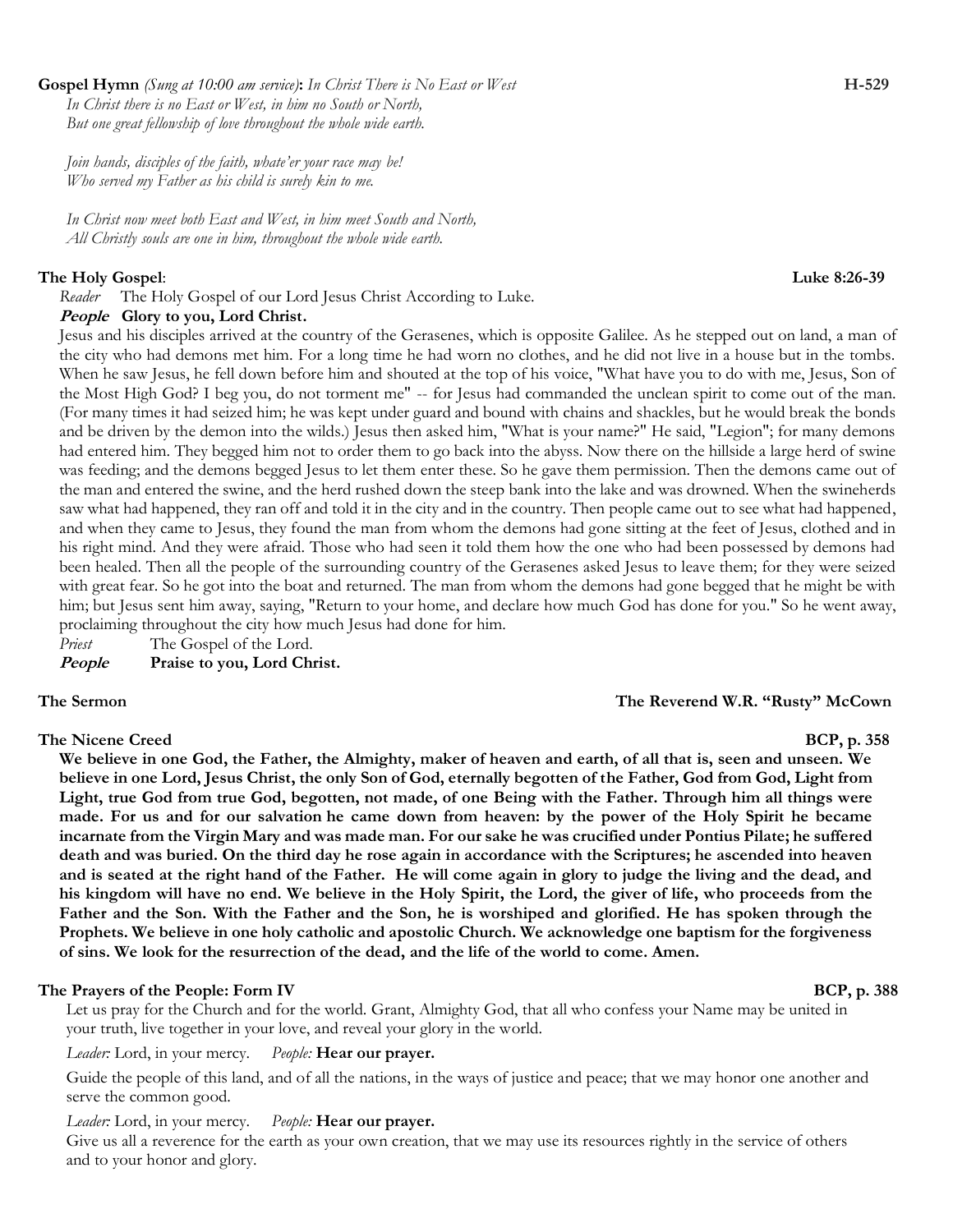*Leader:* Lord, in your mercy. *People:* **Hear our prayer.**

Bless all whose lives are closely linked with ours, and grant that we may serve Christ in them, and love one another as he loves us.

*Leader:* Lord, in your mercy. *People:* **Hear our prayer.**

Comfort and heal all those who suffer in body, mind, or spirit; give them courage and hope in their troubles, and bring them the joy of your salvation.

*Leader:* Lord, in your mercy. *People:* **Hear our prayer.**

We commend to your mercy all who have died, that your will for them may be fulfilled; and we pray that we may share with all your saints in your eternal kingdom.

*Leader:* Lord, in your mercy. *People:* **Hear our prayer.**

#### **Confession of Sin** BCP, p. 360

*Celebrant says:*

Let us confess our sins against God and our neighbor.

*Silence may be kept.*

**Most merciful God, we confess that we have sinned against you in thought, word, and deed, by what we have done, and by what we have left undone. We have not loved you with our whole heart; we have not loved our neighbors as ourselves. We are truly sorry and we humbly repent. For the sake of your Son Jesus Christ, have mercy on us and forgive us; that we may delight in your will, and walk in your ways, to the glory of your Name. Amen.**

#### **The Peace**

*Celebrant* The peace of the Lord be always with you. **People And also with you.**

*(Then the Ministers and People may greet one another in the name of the Lord.)*

#### **THE HOLY COMMUNION**

**Offertory Anthem:** *I Know the Lord Laid His Hands on Me-* Spiritual

#### **Presentation Hymn:** *O Worship the King H*-388, vs 1

*O worship the King, all glorious above! O gratefully sing his power and his love! Our shield and defender, the Ancient of Days, Pavilioned in splendor, and girded with praise.*

#### **The Great Thanksgiving – Eucharistic Prayer B BCP, p. 367**

| Celebrant | The Lord be with you.                      |
|-----------|--------------------------------------------|
| People    | And also with you.                         |
| Celebrant | Lift up your hearts.                       |
| People    | We lift them to the Lord.                  |
| Celebrant | Let us give thanks to the Lord our God.    |
| People    | It is right to give him thanks and praise. |

…Therefore we praise you, joining our voices with Angels and Archangels and with all the company of heaven, who forever sing this hymn to proclaim the glory of your Name:

**Sanctus** *(Spoken at 8:00 am/6:00 pm, \*sung at 10:00 am: S-130)* **BCP, p. 367 BCP, p. 367** 

*Holy, holy, holy Lord, God of power and might. (\*Holy, holy, holy Lord, God of power and might.) Heaven and earth are (\*full,) full of your glory. Hosanna in the highest. (\*Hosanna in the highest.) Blessed is he who comes in the name of the Lord. Hosanna in the highest. \*(Hosanna in the highest.)*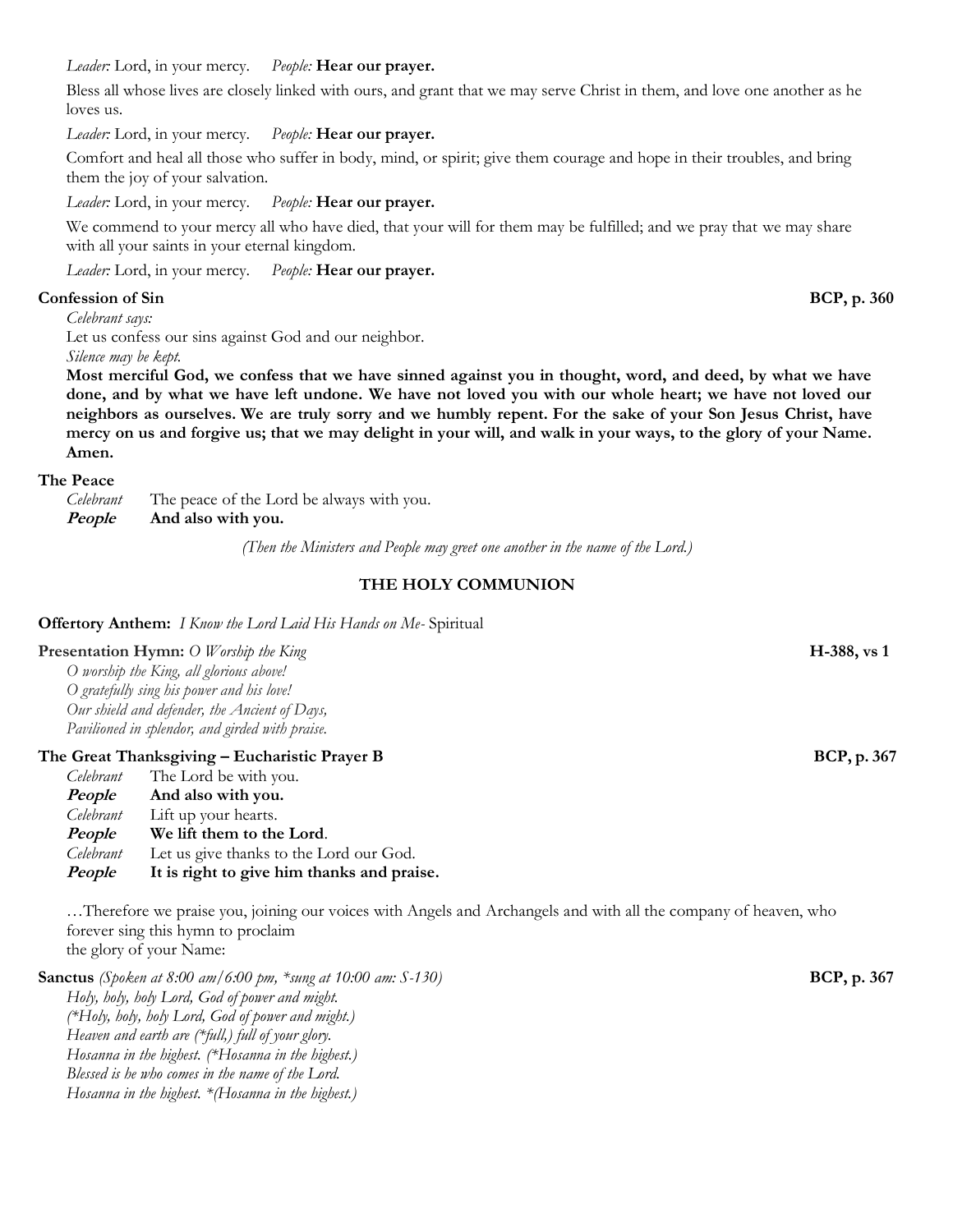| Therefore, according to his command, O Father,                                                                |             |
|---------------------------------------------------------------------------------------------------------------|-------------|
| We remember his death,                                                                                        |             |
| We proclaim his resurrection,                                                                                 |             |
| We await his coming in glory;                                                                                 |             |
| The Celebrant continues                                                                                       |             |
| And now as our Savior Christ has taught us, we are bold to say,                                               |             |
| The Lord's Prayer                                                                                             | BCP, p. 364 |
| Our Father, who art in heaven, hallowed be thy name; thy kingdom come; thy will be done; on earth as it is in |             |

**Our Come; thy will be done; on earth as it is in heaven. Give us this day our daily bread. And forgive us our trespasses, as we forgive those that trespass against us. And lead us not into temptation; but deliver us from evil. For thine is the kingdom, the power, and the glory, forever and ever. Amen.**

#### **Breaking of the Bread**

#### **Fraction Anthem: Christ our Passover BCP, p. 364**

*(Spoken at 8:00 am & 6:00 pm)*  Alleluia. Christ our Passover is sacrificed for us. **Therefore let us keep the feast. Alleluia.**

(*Sung at 10:00 am)* **Hymnal, S-152** *Alleluia. Christ our Passover is sacrificed for us. Therefore let us keep the feast. Alleluia.* 

> *We invite all persons, to join us at this Table as you are directed to by the usher. If you are unable to come forward, please notify an usher and we will serve you in your pew. If you need to receive a gluten-free host, please extend hands, crossed, palms down when you come forward to receive. For directions to take communion, please refer to the take-out insert.*

**Music During Communion:** *Bread of the World in Mercy Broken-* Heber/Bourgeois

#### **The Prayer after Communion BCP, p. 365**

*Celebrant*: Let us pray.

**Eternal God, heavenly Father, you have graciously accepted us as living members of your Son our Savior Jesus Christ, and you have fed us with spiritual food in the Sacrament of his Body and Blood. Send us now into the world in peace, and grant us strength and courage to love and serve you with gladness and singleness of heart; through Christ our Lord. Amen.** 

#### **The Blessing**

**Recessional Hymn** *(Sung at 10:00 am service)***:** *O Bless the Lord, My Soul* **H-411**

*O bless the Lord, my soul! His grace to thee proclaim! And all that is within me join to bless his holy Name!*

*O bless the Lord, my soul! His mercies bear in mind! Forget not all his benefits! The Lord to thee is kind.*

*He will not always chide; he will with patience wait; His wrath is ever slow to rise and ready to abate.*

*He pardons all thy sins, prolongs thy feeble breath; He health thine infirmities and ransoms thee from death.*

*He clothes thee with his love, upholds thee with his truth; And like the eagle he renews the vigor of thy youth.*

*Then bless his holy Name, whose grace hath made thee whole, Whose loving-kindness crowns thy days: O bless the Lord, my soul!*

#### **Dismissal:**

*Celebrant* Go in peace to love and serve the Lord. **People Thanks be to God.** 

**Postlude:** *Lift Every Voice and Sing-* James Weldon Johnson/J. Rosamond Johnson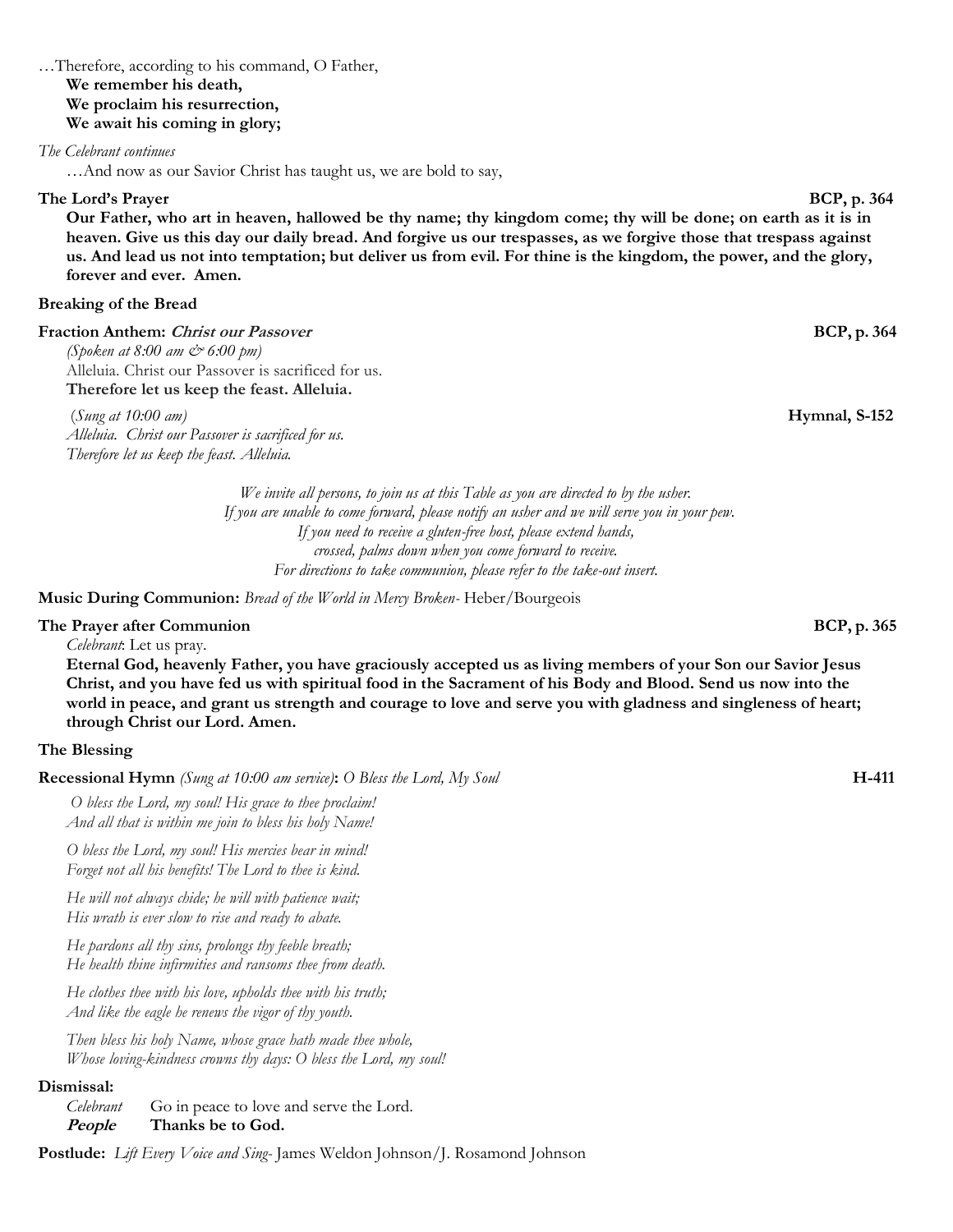# **St. Paul's Episcopal Church**

**510 W. Main Street, Franklin, TN 37064 Church Office: (615) 790-0527 [www.stpaulsfranklin.com](http://www.stpaulsfranklin.com/)** The Rt. Rev. John C. Bauerschmidt, *Bishop* The Reverend W. R. "Rusty" McCown, *Rector* The Reverend Monna Mayhall, *Associate Rector*  The Reverend Ann Van Dervoort, *Assisting Priest, Retired* Donna Stokes-Rogers, *Music Minister •* Rick Jackson, *Organist*  Libby Sullivan, *Children's Minister •* Nic Parmer, *Youth Minister* Shannon Buttrey, *Parish Administrator •* Kristy Moore, *Finance Manager* Paula Sherman, *Communications Manager*

The **ALTAR FLOWERS** are given to the glory of God and in loving memory of Roberta Warren Abstein by the Powers and Abstein families.

#### **BIRTHDAYS:**

**Sunday:** William Branson **Monday:** Doug Mayhall **Tuesday:** Sam Griffey, Josh Sutherland, Cassy Gilchrist, David McGee **Wednesday**: Joe Horne, Ann Garrett Armstrong, Chelsea Gengler **Friday:** Summer Curwen **Saturday:** Ellen Kirk, Fletcher Robinson, Michael Whitten, Creighton Cook, Hank Watson, Coit Lamb

#### **ANNIVERSARIES:**

**Sunday:** Ed and Tammey McCormick **Friday:** Scott and Jeannie Jones **Saturday:** Bob and Becky Facer, Melanie Adams and Bruce Theobald

#### **PARTICIPANTS:**

|                           | $8:00 \text{ am}$                     | $10:00$ am        | $6:00$ pm      |
|---------------------------|---------------------------------------|-------------------|----------------|
| Usher:                    | Jim Lambert                           | Chris Oberholtzer |                |
| Usher:                    | $^\ast$                               |                   | $\ast$         |
| 1 <sup>st</sup> Reader:   | Marcia Wilkinson                      | Chris Oberholtzer | Frank Baugh    |
| 2 <sup>nd</sup> Reader:   | $\ast$                                | Elizabeth Tyer    | $^{\ast}$      |
| Prayers:                  | $\ast$<br>$^\ast$                     | Matthew Muenzen   | $\ast$         |
|                           | <b>Chalice Bearer:</b> Margaret Brown | Katie Faulkner    | Tom Stearns    |
| Chalice Bearer:*          |                                       | Lucinda Dyer      | $^\ast$        |
| Crucifer:                 | Margaret Brown                        | Katie Faulkner    | Tom Stearns    |
| Altar Guild:              | Kathy Ulezelski                       | Phyllis Thompson  | Marida Stearns |
| Altar Guild:              |                                       | Carolyn Seabrooks | $^\ast$        |
| Vestry Person of the Day: |                                       | Matthew Muenzen   |                |
| Musicians:                | Derek Pell, violin                    |                   |                |
|                           | Kent Burnside, guitar                 |                   |                |

### **St. Paul's Prayer List**

Susannah Pierce, Becky and Muff Farmer, Dave Berexa, Henrietta Hobdy, Alex Wilkerson, James Dickerson, Tina Morgan, Jack Honeycutt, Terry O'Donnell, Glenn Trahan, Sarah Lauricella, Robyn Painter, Bill Muir, Jim Lauricella, Dorcas Mansell, Fanny Haynes, Dean Bose, Kristin Chew, Eliot Williams, Bob Kinsley, Terry Cross, Bill Keith, Joy Craig, Scott Faulkner, Charles Sidberry, Mike, Linda Molesworth, Catherine Gain, Bettie Shepherd, Don, Helen Austin, Michael, Martha, Fred, Kerstin, Meg and Fulton, Fred, Delores, Joanne, Joe, Sean, Madelyn, Reed, Molly, John, Nancy, Ethan, Mimi, Don, Gray, Cindy, Todd, Sean, Kathy, Judy, Suzie, Tonka, Sandy, Autumn, Tamara, Molly, Babs, Meg, Veronia, Loy, Bill, Richard, Mary, Kathryn, Madia, Patty, Ed, Alister, Thomas, Tom and Kathy, Chuck, Robin, Heather, Zoe, Paul, Brother Henry, Adam, Barbara, David, Janie and Tom, Bob, Jim, Carol, Susan, Chuck, Hunter, Robbie, Grace, Katie, Jessica, Colton, Sally, Lynette, Sara, Kathryn, Ed, Dale, Evan, Wade and Ray **Military**

Currently deployed: Danny, Roy and Jacob

Currently serving in the Armed Forces: Alex, Tyler, Yumi, Collin, Ryan, Leelee, Michael, Drew, Lee, Emily, Nick, Larry, Pete, and William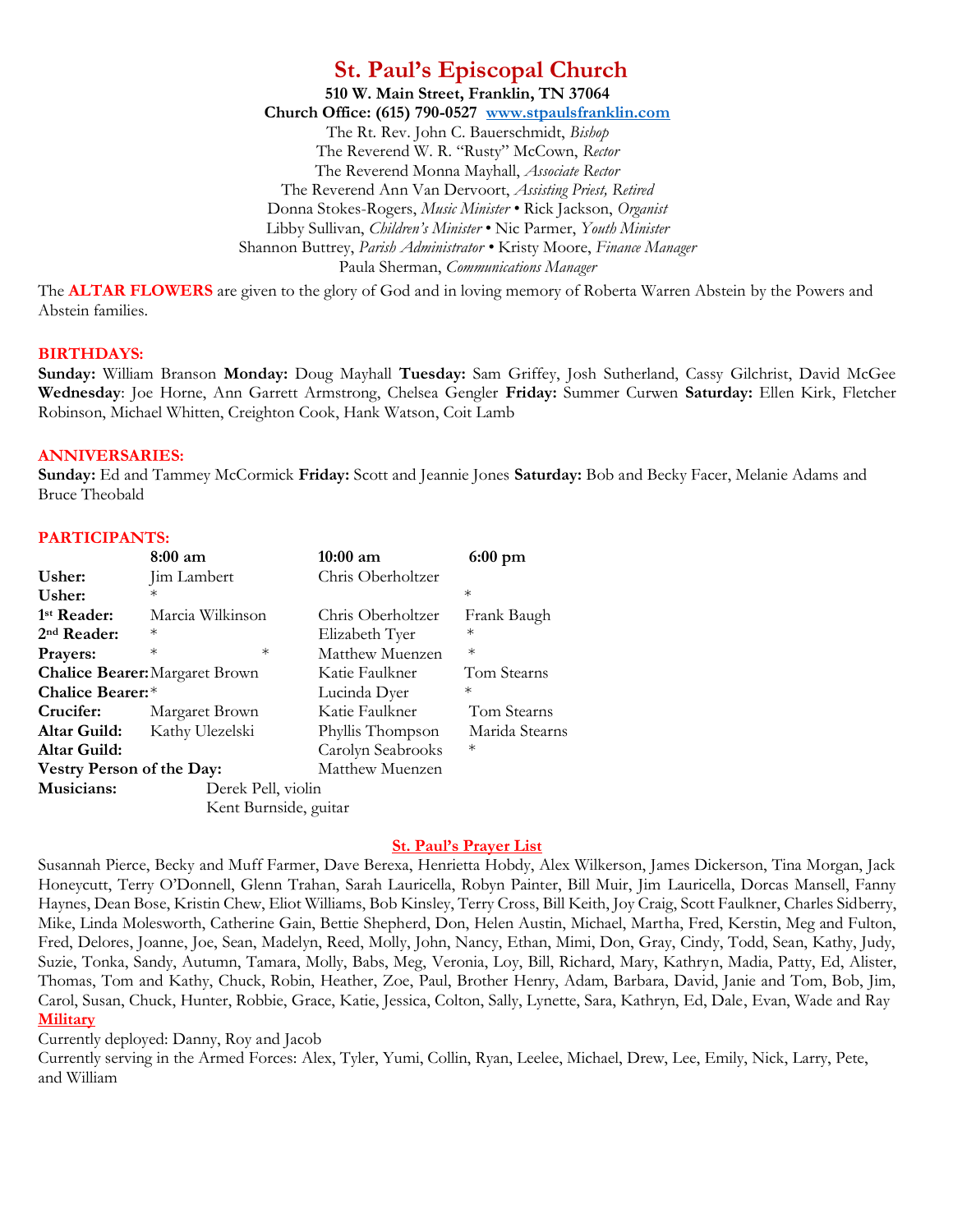

## **TODAY – June 19, 2022 Holy Eucharist at 8:00 am, 10:00 am and 6:00 pm**

## **St. Paul's Christian Formation Today**

- 10:00 AM **Children's Chapel**
- 11:00 AM **Lemonade in the Shade** in courtyard

## **Capital Campaign**

Almost two weeks into our Capital Campaign, we are close to reaching the Primary Goal! This is a big milestone, but we aren't done. \$399,000 is needed to reach our Primary Goal, which will lead us to our Challenge Goal to serve the needs of our Youth and community groups through improvements to Barnabas. More information: For those who missed the event, watch our *Campaign Video* on the NEW *Capital* [Campaign page on our website.](https://www.stpaulsfranklin.com/capital-campaign/) There you can also learn more about the project and pledge. **Small groups:**  We are hosting small group events to learn more about the projects and pledge. Space is limited, so be sure to browse event details and secure your spot using our SignUp Genius. If you need assistance, please email Barb Roth or call her at (615) 975-6636. You are an important part of this Christ-centered community. Everyone's gifts, of all sizes, will be needed and deeply appreciated in this campaign. Be part of Reviving our Building, Transforming our Lives! Make your pledge! **Get your packet:** If you haven't received your personalized campaign packet with your pledge form, those can be picked up before or after each service on Sunday, June 19th. All gifts of all sizes are critical to the success of our campaign for the future of St. Paul's. Thank you to all who have worked

so hard to get us here!

## **Taking the Communion Cup - Directions**

We are now offering Holy Communion in both kinds—bread and wine. If you want to partake in the wine you can do it two ways: Drink from the chalice when it's offered to you or intinction (dipping a tiny portion of your wafer into the titled chalice when presented). If you want only the wafer simply leave after receiving it or cross your arms over your chest to indicate you are taking in one kind only.

## **Rite I on the 2nd and 4th Sundays at the 8:00 am service through August**

### **Bluegrass & Stained Glass– Save the Dates**

## **Sundays, July 10th and August 14th at the 10:00 am service**

Bluegrass and Stained Glass is back this summer! Mark your calendars for these dates so you don't miss the fun.

### **Men of St. Paul's Annual BBQ**

Save the date for Saturday, July 23, 2022 starting at 2:00 pm 'til the food runs out! Details coming soon!

### **Unite Williamson**

Invites you to an Interfaith Prayer Gathering Remembering Victims of Violence

## **June 22 at 5:30 PM**

Historic Sanctuary of Franklin First United Methodist Church 148 5th Avenue South, Downtown Franklin

The service will be approximately 45 minutes long and include prayers from Jewish, Islamic and Christian faiths.

### **Book Club - Location update**

The next meeting for The Bad Girls Book Club is Tuesday, June 28 in the Damascus Room (or the 6th St. Courtyard\*) from 6:30 PM to approx. 8:00 PM.

\*If weather is favorable, we will gather outside. We can bring a table out to the walkway for our food/drink. You may bring your own chair (if you wish) & an unbreakable cup/glass - or, you may opt to grab a chair from room just inside

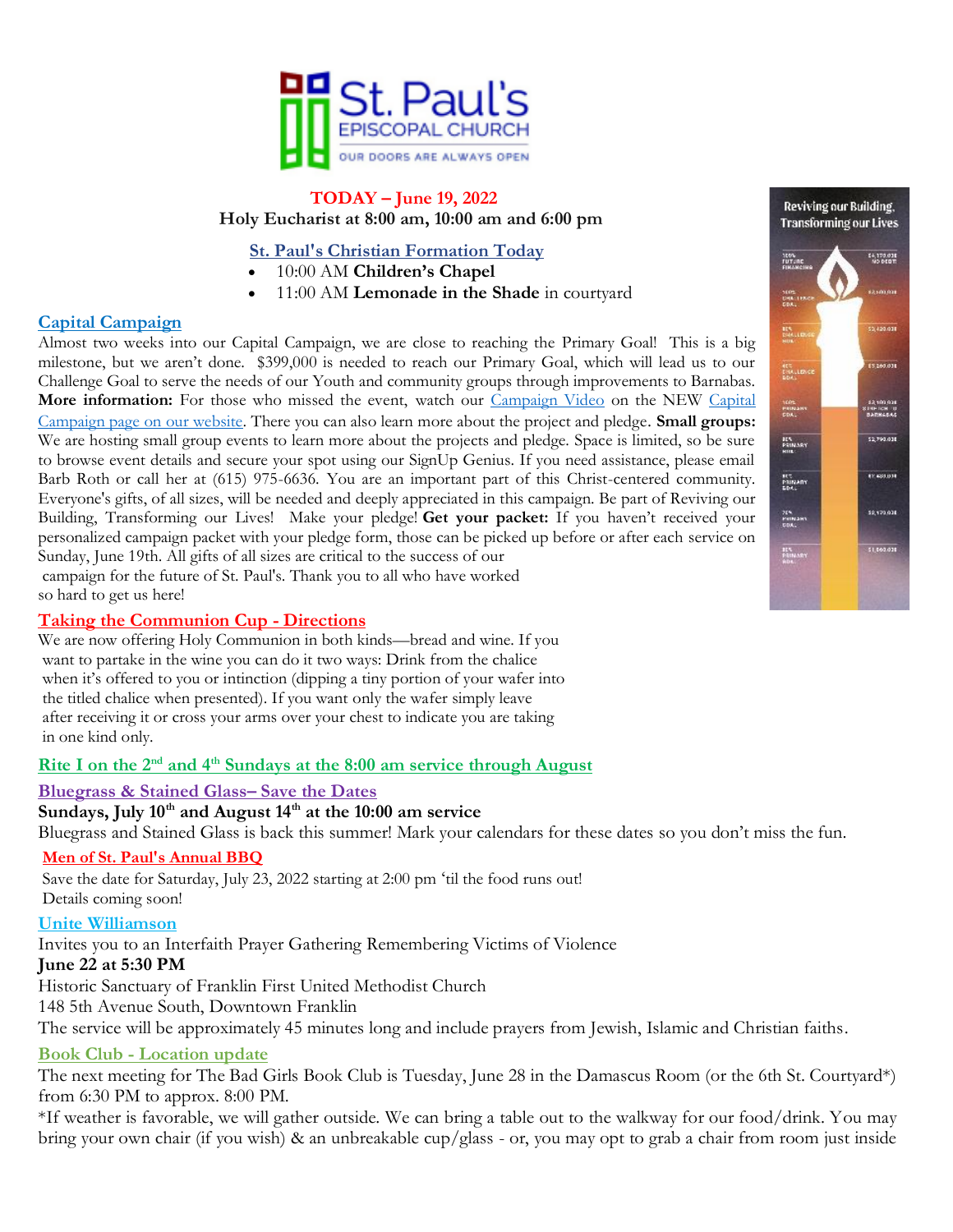Otey Walkway doors. Otey Corridor Doors will be unlocked at 6:00 pm so we can set up our food & drink. Please bring a light appetizer and/or a drink to share. We will be discussing Finding Franklin by Katie Shands.

## **Women in Theological Studies (WITS)**

## **Thursdays, 9:30am-11:00am**

## **Here's what's happening for Women in Theological Study in June:**

**June 23 –** No Wits today – Volunteer at Week of Wonder (VBS) if you can

If you want to join us, but are not already receiving weekly emails, contact Monna at [monna@stpaulsfranklin.com](mailto:monna@stpaulsfranklin.com) or 615-790-0527 with any questions.

# **Beloved Community at St. Paul's Offers a Summer Book Study –**

## **The COLOR of COMPROMISE**

# **Beginning June 7th through July 12th, Tuesdays from 6:30-8:00 pm**

*The Color of Compromise* by Jemar Tisby takes readers on a historical journey from America's early colonial days, through slavery and the Civil War, the tragedy of Jim Crow laws, the struggle of the Civil Rights era, up to today's Black Lives Matter movement. It explores the obvious and far subtler ways the American church has compromised what the Gospel teaches us about human dignity and equality. Join us for a 6-week book discussion every Tuesday night from 6:30 pm – 8:00 pm, from June 7 - July 12. We will meet in-person at the church in Otey and via Zoom in an effort to accommodate anyone interested in this book study. If you wish to join by Zoom, please register HERE in advance to receive the Zoom link:

[https://us02web.zoom.us/meeting/register/tZctc-iurzsvHtFal2YPHQtTIB9pFqt-0Wqz](https://us02web.zoom.us/meeting/register/tZctc-iurzsvHtFal2YPHQtTIB9pFqt-0Wqz )

If you need help finding the book or for more information, please contact Monna Mayhall at [monna@stpaulsfranklin.com](mailto:monna@stpaulsfranklin.com) or Jean Larson at [jam.larson@gmail.com](mailto:jam.larson@gmail.com) for more information.

## **St. Paul's Corner Gift Shop - Volunteers needed**

St. Paul's Corner Gift Shop, located in Founder's Hall is open every Friday and Saturday from Noon-2 pm, and on Sundays between morning services. It offers the wonderful Thistle Farms products that you love, and the popular Historic Committee items, but it also offers Rosaries, Journals, Handmade Items, Children's Books, Essential Oils, Gifts Cards, and much more. As an added bonus, during Friday and Saturday Gift Shop hours, there will be a Docent in the Sanctuary offering informational tours on the history of St. Paul's. If you are interested in volunteering to help in the Gift Shop, be a Docent, or help in any other way with this ministry, sign up here: [https://www.signupgenius.com/go/70a0c48abad2fa0f58-stpauls4.](https://www.signupgenius.com/go/70a0c48abad2fa0f58-stpauls4) Or please contact Monna Mayhall at 615-790- 0527 or monna@stpaulsfranklin.com. Training is provided - No experience necessary! All proceeds from sale of items, besides Thistle Farms and Historic Committee items, will go to the Outreach Funds.

## **Kairos – Journaling Group**

We at St. Paul's would like to invite all you writers --accomplished or NOT – to join our Friday morning writing group called Kairos. We meet at 10 am in the church library, -- on the second and fourth Fridays of each month – and have great fun just writing about similar subjects for five or ten minutes at a time. It's not hard, and we each have different writing styles -- there are no good or bad writing styles. Please contact Peggy Macpherson at [pmacpherson@comcast.net,](mailto:pmacpherson@comcast.net,) 615-308-2215 or 615-794-8518 for more information about this very pleasant group of ladies and gentlemen. Teens are welcome too! Typically, we have five or six present but always want more of you to join us. All you need is a notebook (a gift from us when you join) and bring your favorite pen to write with.

## **Education for Ministry (EFM) - Registration**

St. Paul's EfM (Education for Ministry) group will resume in September but now is the time to register for the upcoming year. Our group meets weekly on Tuesday evenings from 6:30-9:00pm. EfM is an adult formation program for the laity, administered by the University of the South, that examines the bible, church history, and Christian theology. As the EfM website states, "while the course materials provide substantial academic content, the focus of the program is on understanding the call to ministry throughout our daily

lives …. The goal is to become Christians mature in (our) faith who are reflective practitioners of the Way of Love that Jesus himself taught and modeled." For more information contact Jean Larson at jam.larson@gmail.com or 847-987-6949, or Kelly Pitsenberger at pitz@bellsouth.net.